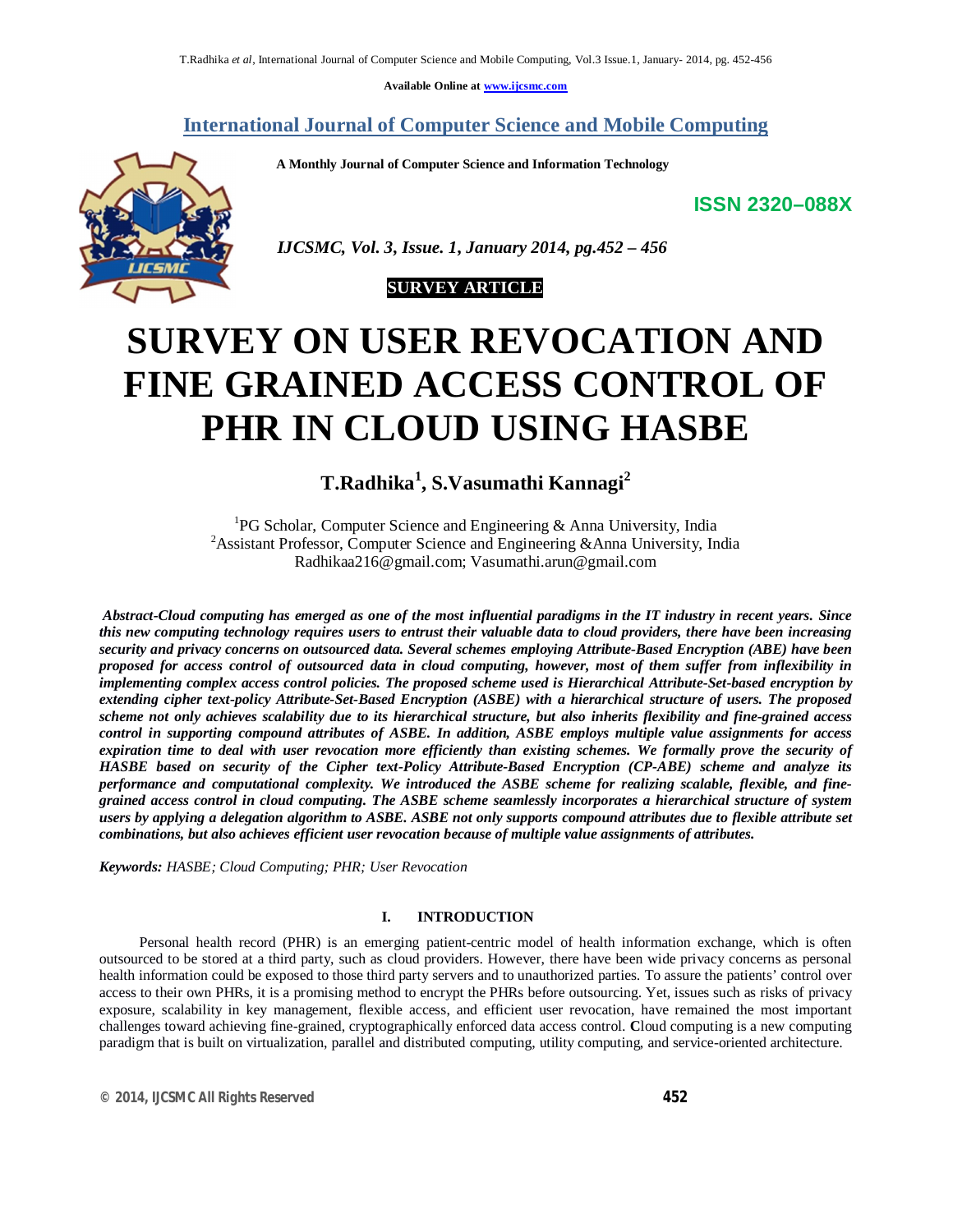Cloud computing holds the promise of providing computing.

- The great benefits brought by cloud computing paradigm are exciting for IT companies, academic researchers, and potential cloud users, security problems in cloud computing become serious obstacles which, without being appropriately addressed, will prevent cloud computing extensive applications and usage in the future.
- One of the prominent security concerns is data security and privacy in cloud computing due to its Internet- based data storage and management.

 In cloud computing, users have to give up their data to the cloud service provider for storage and business operations, while the cloud service provider is usually a commercial enterprise which cannot be totally trusted. Data represents an extremely important asset for any organization, and enterprise users will face serious consequences if its confidential data is disclosed to their business competitors or the public. Thus, cloud users in the first place want to make sure that their data are kept confidential to outsiders, including the cloud provider and their potential competitors.

#### **II. LITERATURE SURVEY**

 Shucheng Yu have proposed **"Achieving Secure, Scalable, And Fine-Grained Data Access Control In Cloud Computing"** enables the data owner to delegate tasks of data file re-encryption and user secret key update to cloud servers without disclosing data contents or user access privilege information. We achieve our design goals by exploiting a novel cryptographic primitive, namely key policy attribute-based encryption (KP-ABE) and uniquely combine it with the technique of proxy re-encryption (PRE) and lazy re-encryption. User secret keys are defined to reflect their access structures so that a user is able to decrypt a ciphertext if and only if the data file attributes satisfy his access structure. Such a design also brings about the efficiency benefit, as compared to previous works, in that, the complexity of encryption is just related the number of attributes associated to the data file, and is independent to the number of users in the system; and data file creation/deletion and new user grant operations just affect current file/user without involving system-wide data file update or re-keying. One extremely challenging issue with this design is the implementation of user revocation, which would inevitably require re-encryption of data files accessible to the leaving user, and may need update of secret keys for all the remaining users.

 Cong Wang, Kui Ren and Shucheng Yu have proposed **"Attribute Based Data Sharing With Attribute Revocation"** for IBE, which is also applicable to KP-ABE and fuzzy IBE . Ciphertext-policy attribute based encryption (CP-ABE) is a public-key cryptography primitive that was proposed to resolve the exact issue of fine-grained access control on shared data in one-to-many communications. In CP-ABE, each user is assigned a set of attributes which are embedded into the user's secret key. A public key component is defined for each user attribute. When encrypting the message, the encryptor chooses an access structure on attributes, and encrypts the message under the access structure via encrypting with the corresponding public key components. However, it is not clear whether the proposed scheme is applicable to CP-ABE.

 Ming Li*,* Ning Cao, Shucheng Yu*y* and Wenjing Lou have proposed **"Authorized Private Keyword Search Over Encrypted Personal Health Records in Cloud Computing"** is a fine-grained authorization framework in which every user obtain search capabilities under the authorization of local trusted authorities (LTAs), based on checking for user's attributes. The central TA's task is reduced to minimum, and can remain semi-offline after initialization. Using an obtained capability, a user can let the cloud server search through all owners'encrypted PHRs to find the records that match with the query conditions. Our framework enjoys a high level of system scalability for PHR applications in the public domain. To realize such a framework, we make novel use of a recent cryptographic primitive, hierarchical predicate encryption (HPE), which features delegation of search capabilities. Based on HPE we propose two solutions for searching on encrypted PHR documents, APKS and APKS+ . We consider a cloud computing environment which hosts the PHR service. There are three entities in the system: data owners/users, trusted authorities, and the cloud server. In this paper, owner refers to a special type of user, i.e., a patient who creates her PHR records, and wants them to be stored in the cloud server such that her privacy is preserved. The "users" generally refers to those who can perform searches over the encrypted PHR database, and in this paper we consider the users to be from the public domain, i.e., who are usually not personally known by an owner, and need to access or search over the PHRs due to their professional responsibilities.

 Josh Benaloh, Kristin Lauter, ric Horvitz and Melissa Chase have proposed **"Patient Controlled Encryption: Ensuring Privacy of Electronic Medical Records"** refer to as Patient Controlled Encryption (PCE) as a solution to secure and private storage of patients' medical records. PCE allows the patient to selectively share records among doctors and healthcare providers. The design of the system is based on a hierarchical encryption system. The patient's record is partitioned into a hierarchical structure, each portion of which is encrypted with a corresponding key. The patient is required to store a root secret key, from which a tree of subkeys is derived. The patient can selectively distribute subkeys for decryption of various portions of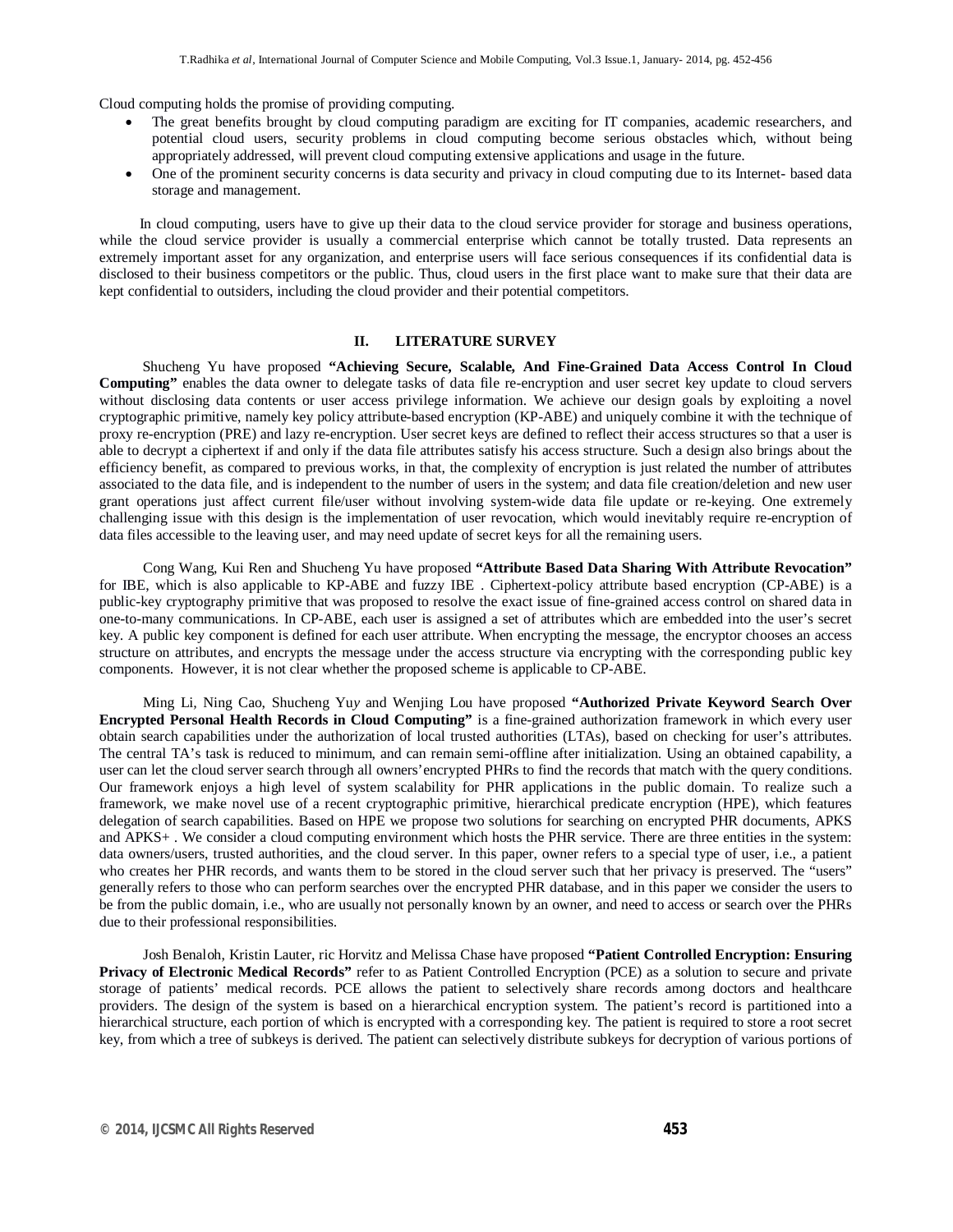the record. The patient can also generate and distribute trapdoors for selectively searching portions of the record. Our design prevents unauthorized access to patients' medical data by data storage providers, healthcare providers, pharmaceutical companies, insurance companies, or others who have not been given the appropriate decryption keys. We assume that a patient's record is organized into a hierarchical data structure. There are multiple ways to decompose medical data into a hierarchical representation based on the use of different ontologies.

 Ting-Yu and Winnslett.M have proposed **"A Unified Scheme for Resource Protection in Automated Trust Negotiation"** in centrally managed security domains. Every entity that can take actions within such a system has one or more identities in that domain. The system grants or denies an entity's requests to access certain resources according to its access control policies and the authenticated identities of the requester. underlying assumption is that entities in the system already know each other. Therefore, trust can be easily established based on each other's identity. Further without obtaining a local identity, an entity will not be able to interact with the system and gain access to the system's resources.

As we move towards a globally internetworked infrastructure, open systems like the Internet provide an environment where two or more parties who are virtually strangers to each other can make connections and do business together. Such interactions often involve release of sensitive information and remote access to a party's local resources. Mutual trust between the two parties is crucial in such an environment. Obviously, establishing trust based on identity is not a feasible approach. Parties may come from different security domains and they often will not have any preexisting relationship.

 Amit Sahai, Brent Waters, Carnegie Mellon and John Bethencourt have proposed **"Ciphertext-Policy Attribute-Based Encryption"** in which, a user will only be able to decrypt a ciphertext if that user's attributes pass through the ciphertext's access structure. In this work, we provide the first construction of a ciphertext-policy attribute-based encryption (CP-ABE) to address this problem, and give the first construction of such a scheme. In our system, a user's private key will be associated with an arbitrary number of attributes expressed as strings. On the other hand, when a party encrypts a message in our system, they specify an associated access structure over attributes. At a mathematical level, access structures in our system are described by a monotonic "access tree", where nodes of the access structure are composed of threshold gates and the leaves describe attributes. We note that AND gates can be constructed as n-of-n threshold gates and OR gates as 1-of-n threshold gates. Furthermore, we can handle more complex access controls such as numeric ranges by converting them to small access. Traditionally, this type of expressive access control is enforced by employing a trusted server to store data locally. The server is entrusted as a reference monitor that checks that a user presents proper certification before allowing him to access records or files. However, services are increasingly storing data in a distributed fashion across many servers. Replicating data across several locations has advantages in both performance and reliability. The drawback of this trend is that it is increasingly difficult to guarantee the security of data using traditional methods; when data is stored at several locations, the chances that one of them has been compromised increases dramatically.

 Kristin Lauter has proposed **"Automated Trust Negotiation using Cryptographic Credentials"** have been developed to address oblivious signature. Oblivious signature based envelope, hidden credentials, and secret handshakes can be used to address the policy cycle problem. Oblivious Attribute Certificates (OACerts), private credentials, and anonymous credentials together with zero-knowledge proof protocols can be used to prove that an attribute satisfies a policy without disclosing any other information about the attribute. Certified input private policy evaluation (CIPPE) [20] enables A and B to determine whether A's attribute values satisfy B's policies without revealing additional information about A's attributes or B's policies. While these credential schemes and associated protocols all address some limitations in ATN, they can be used only as fragments of an ATN process. For example, a protocol that can be used to handle cyclic policy dependencies should be invoked only when such a cycle occurs during the negation process. A zero-knowledge proof protocol can be used only when one knows the policy that needs to be satisfied and is willing to disclose the necessary information to satisfy the policy. An ATN framework that harnesses these powerful cryptographic credentials and protocols has yet to be developed. In this paper, we develop an ATN framework that does exactly that. Our framework has the following salient features. **Separation of credential disclosure from attribute disclosure***:* In several credential systems, including private credentials anonymous credentials, and OACerts, a user's attribute values are not stored in the clear; instead, they are stored in a committed form in her credentials. When the commitment of an attribute value is stored in a credential, looking at the commitment does not enable one to learn anything about the attribute value. Therefore, A credential holder can disclose her credentials without revealing the attribute values in them. For example, consider a digital driver license certificate from Bureau of Motor Vehicles(BMV) consisting of name, gender, DoB, and address.

 Brunelli.D have proposed **"Cloud Computing And Emerging IT Platforms:Vision, Hype, And Reality For Delivering Computing As The 5th Utility"** consisting of services that are commoditized and delivered in a manner similar to traditional utilities such as water, electricity, gas, and telephony. In such a model, users access services based on their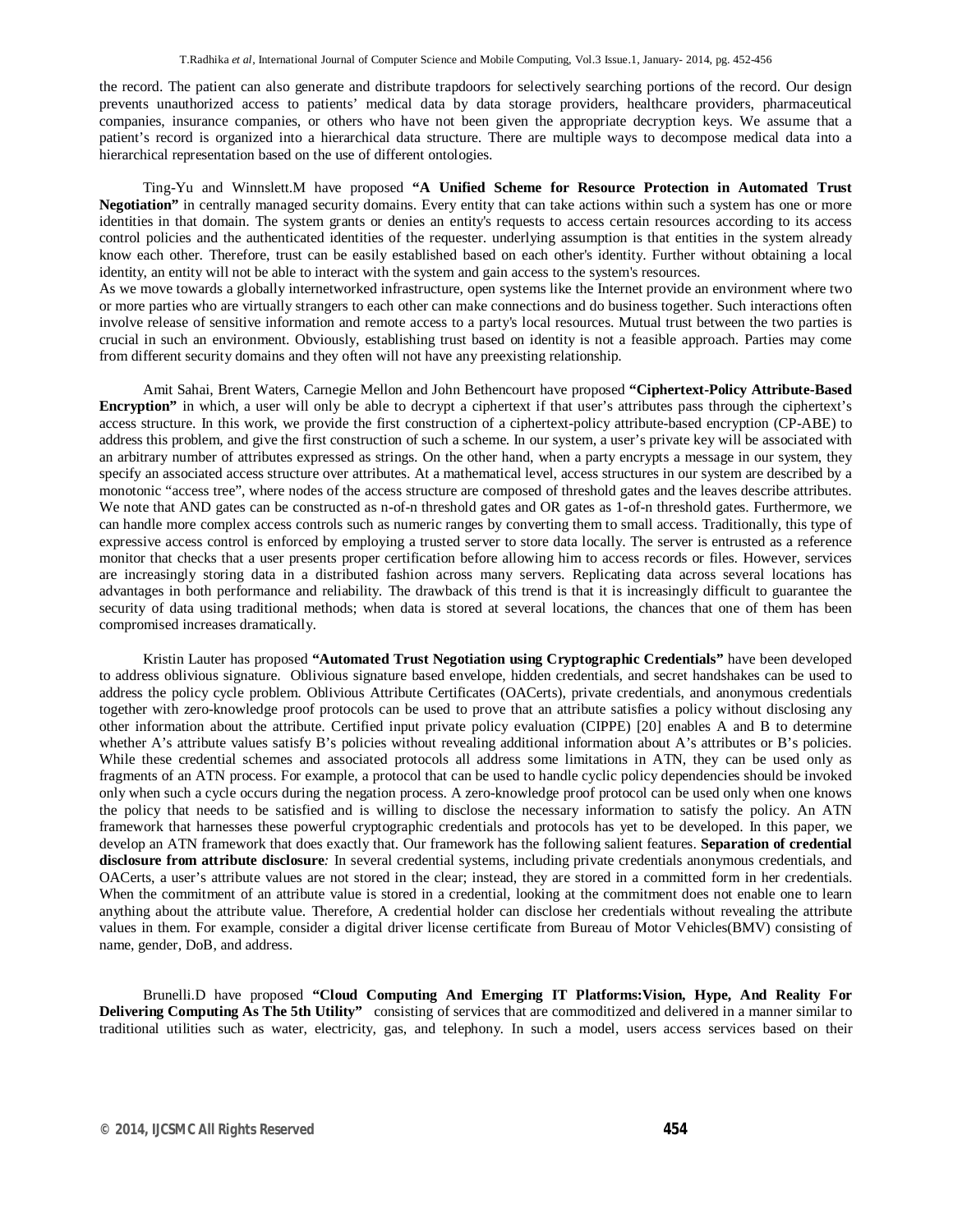requirements without regard to where the services are hosted or how they are delivered. Several computing paradigms have promised to deliver this utility computing vision and these include cluster computing, Grid computing, and more recently Cloud computing. At present, it is common to access content across the Internet independently without reference to the underlying hosting infrastructure. This infrastructure consists of data centers that are monitored and maintained around the clock by content providers. Cloud computing is an extension of this paradigm wherein the capabilities of business applications are exposed as sophisticated services that can be accessed over a network. Cloud service providers are incentivized by the profits to be made by charging consumers for accessing these services. Consumers, such as enterprises, are attracted by the opportunity for reducing or eliminating costs associated with "in-house" provision of these services. However, since cloud applications may be crucial to the core business operations of the consumers, it is essential that the consumers have guarantees from providers on service delivery. Typically, these are provided through Service Level Agreements (SLAs) brokered between the providers and consumers. Providers such as Amazon, Google, Salesforce, IBM, Microsoft, and Sun Microsystems have begun to establish new data centers for hosting Cloud computing applications in various locations around the world to provide redundancy and ensure reliability in case of site failures. Since user requirements for cloud services are varied, service providers have to ensure that they can be flexible in their service delivery while keeping the users isolated from the underlying infrastructure. Recent advances in microprocessor technology and software have led to the increasing ability of commodity hardware to run applications within Virtual Machines (VMs) efficiently. VMs allow both the isolation of applications from the underlying hardware and other VMs, and the customization of the platform to suit the needs of the end-user .While convenient, the use of VMs gives rise to further challenges such s the intelligent allocation of physical resources for managing competing resource demands of the users.

 Amit Sahaiz, Brent Waters, Omkant Pandeyy and Vipul Goyal have proposed **"Attribute-Based Encryption For Fine-Grained Access Control Of Encrypted Data"** in which, each user's key is associated with a tree-access structure where the leaves are associated with attributes. A user is able to decrypt a cipher text if the attributes associated with a cipher text satisfy the key's access structure. The primary difference between our setting and secret-sharing schemes is that while secret-sharing schemes allow for cooperation between different parties, in our setting, this is expressly forbidden. For instance, if Alice has the key associated with the access structure  $\overline{X}$  AND Y", and Bob has the key associated with the access structure  $\overline{Y}$  AND Z", we would not want them to be able to decrypt a cipher text whose only attribute is Y by colluding. To do this, we adapt and generalize the techniques introduced by to deal with more complex settings. We will show that this cryptosystem gives us a powerful tool for encryption with fine-grained access control for applications such as sharing audit log information.

 Amit Sahai and Brent Waters have proposed **"Fuzzy Identity-Based Encryption"** is a new type of Identity-Based Encryption that we call Fuzzy Identity-Based Encryption in which we view identities as a set of descriptive attributes. In a Fuzzy Identity-Based Encryption scheme, a user with the secret key for the identity is able to decrypt a cipher text encrypted with the public key 0 if and only if and 0 are within a certain distance of each other as judged by some metric. Therefore, our system allows for a certain amount of error-tolerance in the identities. Fuzzy-IBE gives rise to two interesting new applications. The first is an Identity-Based Encryption system that uses biometric identities. That is we can view a user's biometric, for example an iris scan, as that user's identity described by several attributes and then encrypt to the user using their biometric identity. Since biometric measurements are noisy, we cannot use existing IBE systems. However, the error-tolerance property of Fuzzy-IBE allows for a private key to decrypt a cipher text encrypted with a slightly different measurement of the same biometric. Secondly, Fuzzy IBE can be used for an application that we call "attribute-based encryption".In this application a party will wish to encrypt a document to all users that have a certain set of attributes. Any user who has an identity that contains all of these attributes could decrypt the document. The advantage to using Fuzzy IBE is that the document can be stored on an simple un trusted storage server instead of relying on trusted server to perform authentication checks before delivering a document.

 Mrinmoy Barua and Xiaohui Liang have proposed **"Principles of Policy In Secure Groups"** a group security policy defined as a statement of the entirety of security relevant parameters and facilities used to implement the group. This best fits the viewpoint of policy as defining how security directs group behavior, who are the entities allowed to participate, and which mechanisms will be used to achieve mission critical goals. Note that this definition is not restricted to electronically distributed statements; policy is often the result of system design and configuration. This paper considers the definition and requirements of security policies in groups. A number of principles for the design of policy services in group communication are identified. These principles are the result of a systematic analysis of the policy requirements unique to secure groups and those common to both peer and group communication. We reason about the security of arbitrary policy through the application of known principles and the reduction of group behavior to pair-wise operations.